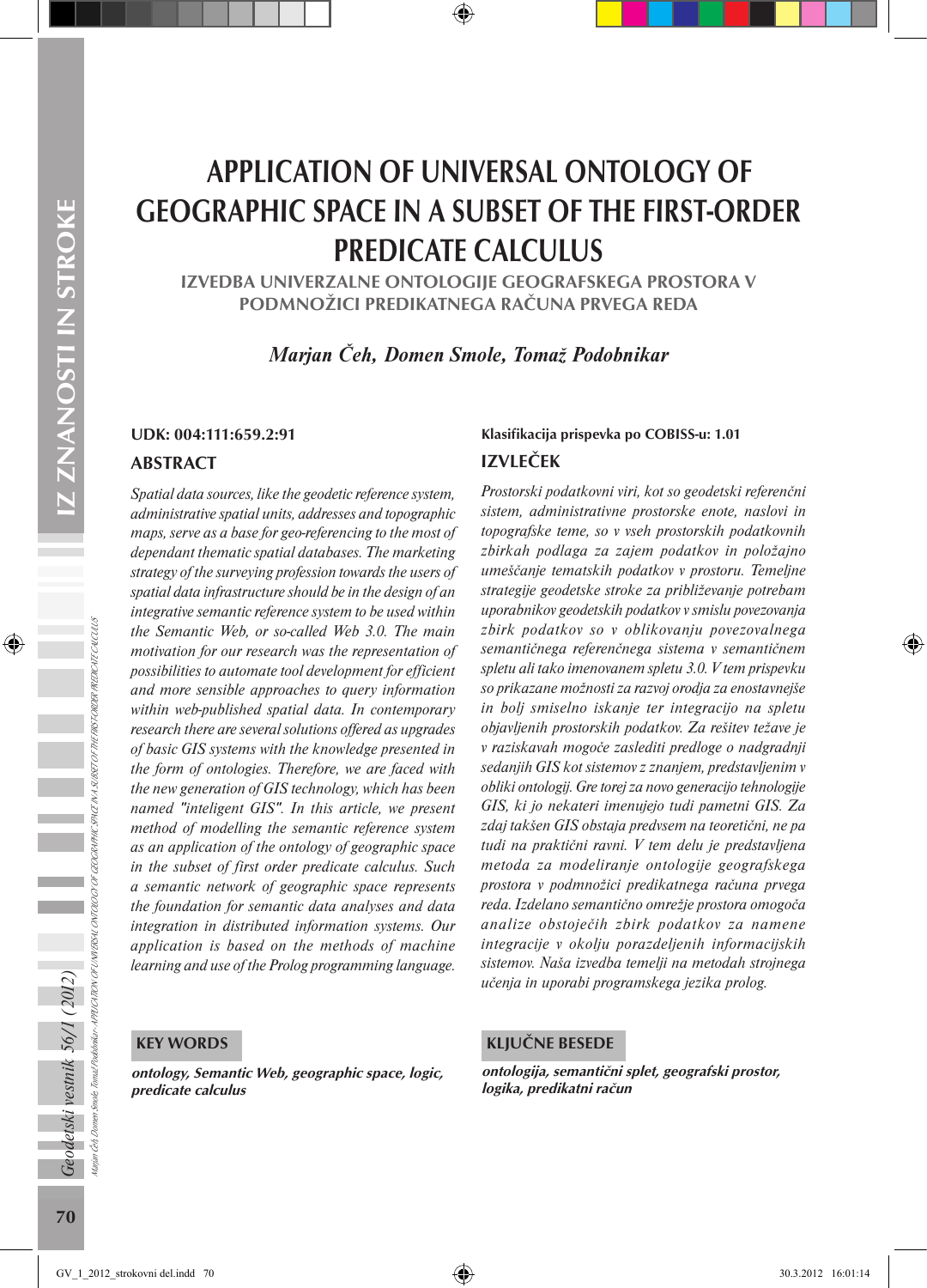#### 1. INTRODUCTION

Spatial data like the geodetic reference system, spatial administrative units, addresses and topographic maps serve as the primary spatial reference for all other spatial data. The basic strategy of the surveyor's profession involves adapting the services and products to the customers by interrelating spatial data also through the semantic reference system using the Semantic Web 3.0 (Berners-Lee et al., 2001; Brickley et al., 2004; Berners-Lee, 2010).

The main goal of this research is the application of taxonomy Universal Ontology of Geographic Space (UOGS) developed by Čeh (2003) and its representation in the programming language which supports the concepts of logics and predicate calculus. Geographic space is considered as the composition of spatial objects of geographic dimension, larger than the human body and not fully perceivable within one cognitive act (Egenhofer and Mark, 1995).

The main features of UOGS are hierarchic taxonomy, independence of spatial objects, concepts represented by natural language words/symbols, universal dimension considering the whole domain of geographic space, simply expandable by combining basic concepts into complex ones. Theoretically, UOGS could be treated as an appropriate tool for querying of a spatial database since we know that the desired characteristic of query languages and user interfaces is to offer users search and integration of information without knowing the names and the structure of the database (Podobnikar, Čeh, 2012).

The ontology UOGS serves as a link between the user and the applications of spatial database concepts. The user forms a query with available concepts of UOGS and simultaneously defines the required level of semantic matching (Čeh et al., 2004; 2006; Smole et al., 2011). Such a query concept is for example »objects of education activity«.

In this research we analysed Slovenian database catalogues and interpretation keys as follows:

- Catalogue of cadastral classification of land (UL SRS, No. 16/74, UL SRS, No. 42/86)
- Catalogue of land use of Slovenian agricultural land Land Parcel Identification System (GERK)
- Catalogue of CORINE land cover
- Catalogue of large scale topographic maps (TNN VM 500)
- Catalogue of the topographic database (TOPO 5)
- Catalogue of spatial shapes (at SMARS)

In the framework of this research we proposed the »manual« editing of documents (mostly in HTML format) to define the frequency of mentioning the concepts in every treated document. For the application of such semi-automated process of rules detection in text, the most useful approach is text mining. We represent the concepts of UOGS with the first-order predicate calculus in the Prolog language. Basically, the users can query interactively through the taxonomy of UOGS.

Geodetski vestnik 56/1 (2012)

Marjan Čeh, Domen Smole, Tomaž Podobnikar - APPLICATION OF UNIVERSAL ONTOLOGY OF GEOGRAPHIC SPACE IN A SUBSET OF THE FIRST-ORDER PREDICATE CALCULUS

lagan Cea Damen Smole, Tomaž Podobnikar APPUCATION OF UNUBESH, ONTOLOGY OF GEOGRAPHIC SPACE IN A HOST OP THE FROT OPDBR PREDICTION US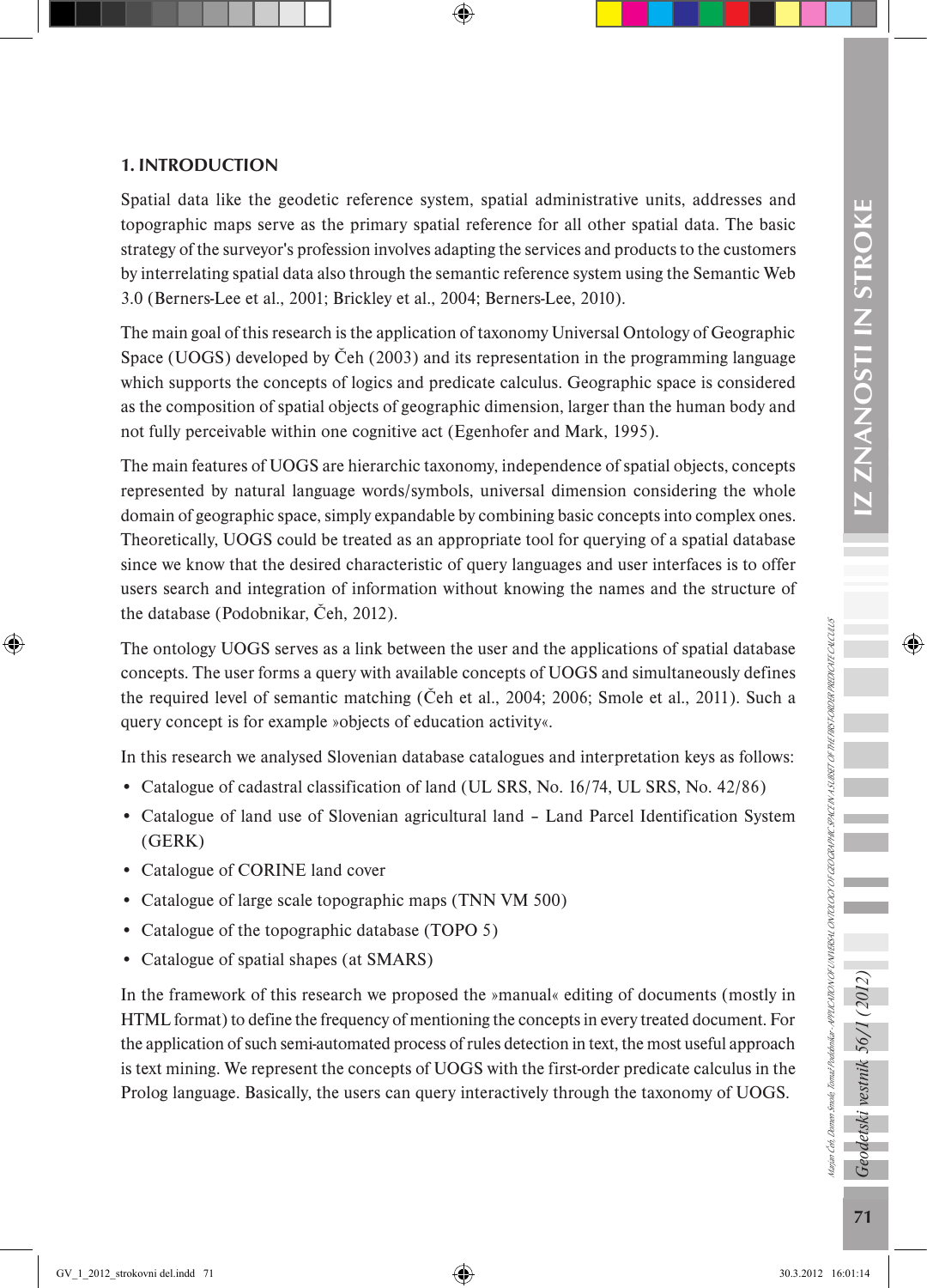#### 2. METHODOLOGY

The proposed methodology comprises computer engineering management of ontology with machine learning and the use of first-order predicate calculus (logic).

#### 2.1 Computer engineering management of ontology

The exchange of metadata and information between different geographic databases requires an appropriate method formally defining and enabling machine representation of knowledge about the geographic space. For the acquisition of semantic knowledge we have developed querying and integrative tools using the methods of computer learning for knowledge discovery.

It is required that the automated integration tool is »intelligent«, so that it discovers and solves the maximum of semantic disagreements, while in case of unsolved disagreements it offers the most information possible for decision support. The querying and integration tools must have certain knowledge, e.g. relational knowledge, such as a glossary of synonyms.

The comparison and integration of schemata was extended from the domain of computer engineering to geographic data management (Spaccapietra et al., 1992; Devogle et al., 1998). Geosciences have adopted the communication theory and the methods of relations comparison (Sester et al., 1998) as well as the ontologies from the field of artificial intelligence (Vet and Mars, 1998).

Knowledge discovery in the database as part of data mining methodology is reported by several researchers (Keim et al., 1994; Knorr et al., 1997; Leung, 2000; Miller, 2008). The mining of spatial data includes pattern and relation recognition between the entities in a database. Such an approach can manage the dynamic nature of spatial phenomena. Spatial data mining requires a conceptual framework for systematic search through vast, varied and dynamic spatial databases.

Most algorithms of spatial data mining take into account the adjacency relationship between neighbouring objects and their attributes. There is a tendency of integration of spatial data mining algorithms with spatial data base management systems (SDBMS) (Ester et al., 1997).

Several methodologies exist for the implementation of »reasonable« querying and integration of spatial data:

- Integration of semantic knowledge from various sources and construction of an integrated database (local conceptual scheme, integration experience, user requirements);
- Knowledge extraction from field experts with techniques applied in expert systems and methods of machine learning (Hayne and Ram, 1990);
- Criteria definition for semantic similarity with application of fuzzy sets theory and reasoning theory;
- multiagent method for automatic generation of knowledge models such as ontologies from arbitrary tabular structures found on the Web (Pivk, 2005);
- semantic thesauri application with descriptive logic and predicate calculus.

In our research we used the method mentioned last in the list above.

Marjan Čeh, Domen Smole, Tomaž Podobnikar -

Geodetski vestnik 56/1 (2012)

APPLICATION OF UNIVERSAL ONTOLOGY OF GEOGRAPHIC SPACE IN A SUBSET OF THE FIRST-ORDER PREDICATE CALCULUS

APPLICATION OF UNIVERSAL ONTOLOGY OF GEOGRAPHIC SPACE IN A SUBSET OF THE FIRST-ORDER PREDICATE CALCULUS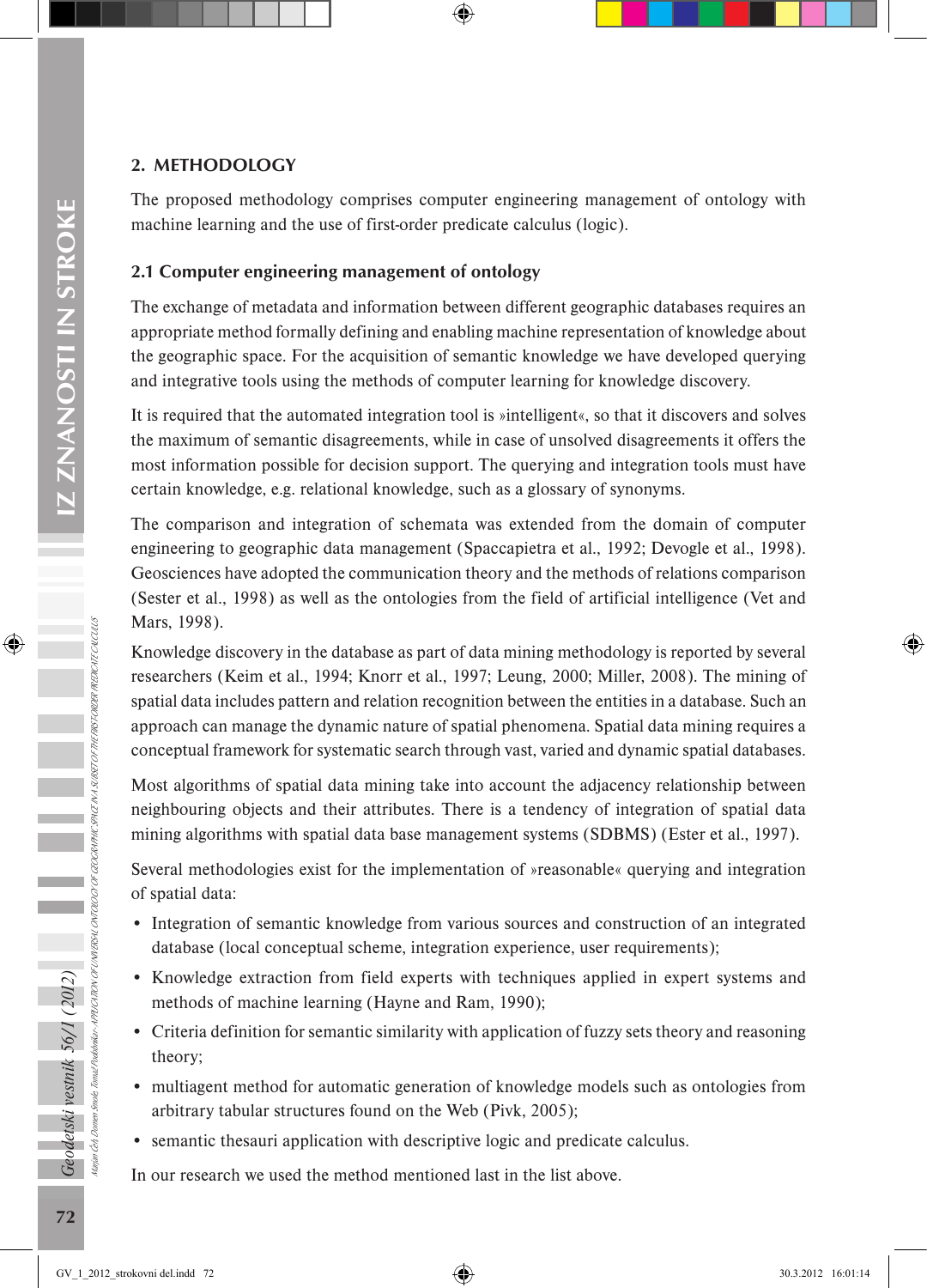## 2.2 Machine learning and the use of first-order predicate calculus Learning means every change of the system, which offers the possibility of a more effective execution. The result of learning is knowledge usable by the system for solving new tasks.

- a group of memorized data,
- an algorithm for problem solving,

Knowledge can be (Kononenko, 2005):

a group of axioms for more efficient problem solving.

Machine learning can be defined as a description or modelling of data. In dealing with machine learning systems we distinguish between the learning algorithm which creates new knowledge from a group of data, and the execution algorithm, which uses the learned knowledge for solving new problems automatically. The input into the system is presented by preknowledge and a group of data, the output is generated as a description (model, hypothesis, theory) which describes the data and the preknowledge. The group of possible models is considered in the preknowledge. Among the available models the algorithm searches the one which is most appropriate for input data while it simultaneously considers the criterion of optimality. Preknowledge can include the initial hypothesis, which can be an approximate solution to the problem, and a group of heuristics which serve as a guide into the more promising parts of the preknowledge space. An appropriate presentation is necessary for preknowledge, learning cases and the space of hypotheses. The following knowledge presentations are distinguished (Kononenko, 2005):

- statement logic,
- first-order predicate calculus,
- discriminatory and regression functions,
- probability distributions.

The first-order predicate calculus, compared to statement logic, enables the description of the relations among objects and the use of universal and existential quantification variables. In the field of machine learning it is common to use only the subset of the first-order predicate calculus, namely the Horn clauses and negated literals, since the learning process in the unlimited predicate calculus would be too complicated. Such a subset corresponds well to the statements of the Prolog programming language. In the domain of the machine learning subset it is called Inductive Logic Programming (Džeroski and Lavrač, 2001).

The characteristics of the first-order predicate calculus allow for modelling of concepts from the UOGS taxonomy and their relations as it was demonstrated in this research. The programme is available for free and operates on the premises of Inductive Logic Programming. The proposed method, data, results and discoveries are applied in programming environment »Amzi! Prolog + Logic Server«.

Geodetski vestnik 56/1 (2012)

Marjan Čeh, Domen Smole, Tomaž Podobnikar - APPLICATION OF UNIVERSAL ONTOLOGY OF GEOGRAPHIC SPACE IN A SUBSET OF THE FIRST-ORDER PREDICATE CALCULUS

lagan Cea Damen Smole, Tomaž Podobnikar APPUCATION OF UNUBESH, ONTOLOGY OF GEOGRAPHIC SPACE IN A HOST OP THE FROT OPDBR PREDICTION US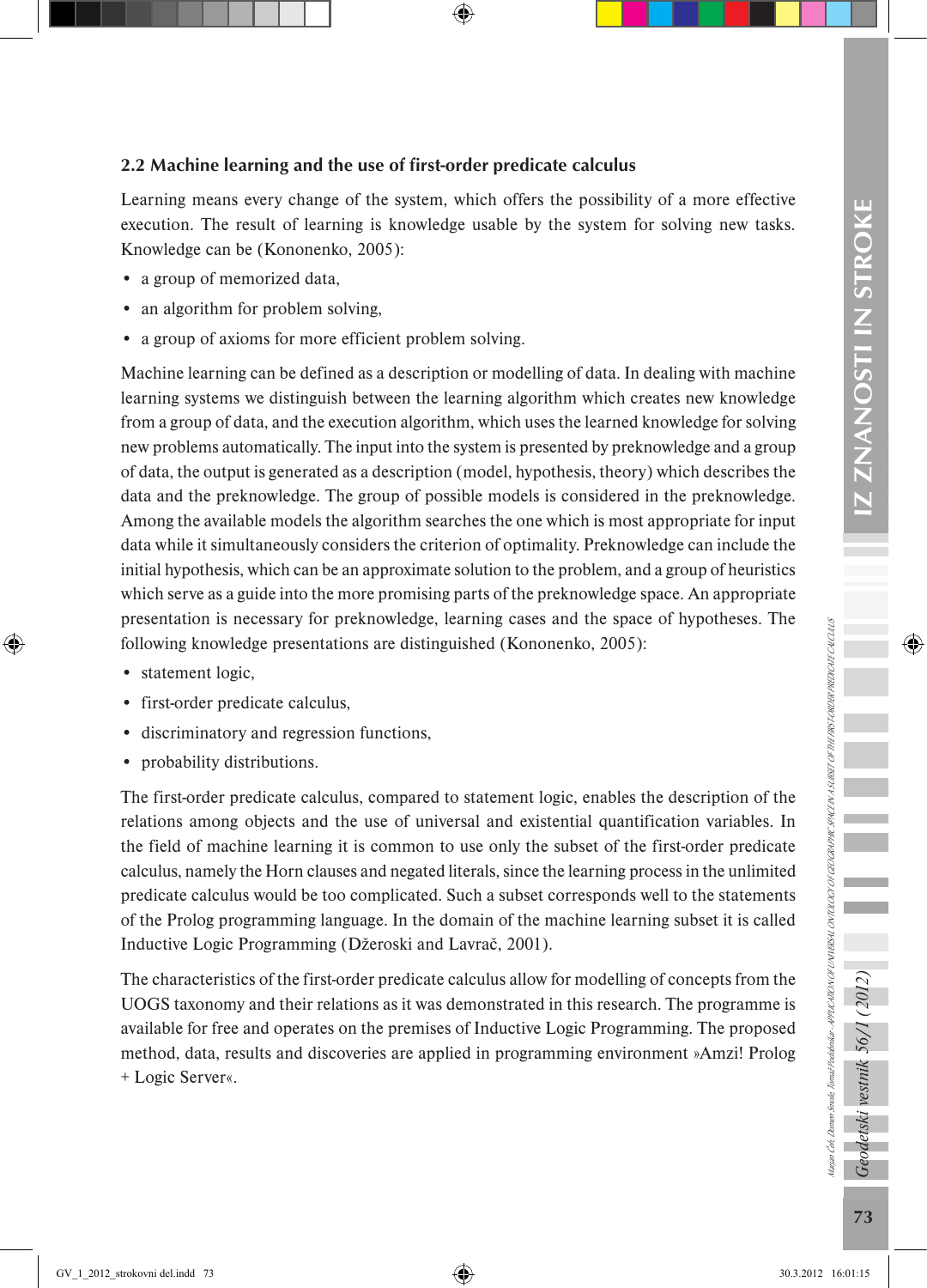### 3. RESULTS

Spatial database manual semantic enrichment with the concepts of UOGS is a rather time consuming task. The reason to switch to semi-automated indexation for spatial database is why the success of query engines mostly depends on the number of indexed documents.

Previous work consists of manual description of six Slovenian spatial databases with the concepts of UOGS, described fully in Čeh (2003). The whole UOGS taxonomy is a composition on five levels. The results comprise the application of presentation, semantic correspondence analyses of UOGS and analyses of semantically non-correspondent concepts.

#### 3.1 Presentation of UOGS taxonomy

First we developed the tool called »HIT«, which allows a simple setting of concepts into the interrelations of the taxonomy. The user inputs, edits and deletes the elements of the taxonomy. The application enables copying the creation of any hierarchy of concepts with the relation »implies« with Prolog sentences into a text file. The relation named »implies«, which expresses C or parent relationship between a pair of concepts in a given taxonomy, is labelled with predicate »is-child-of« with the Prolog language (Bratko, 2001).



*Figure 1: HIT tool and UOGS tree.*

mole

Marjan Čeh, Domen Smole, Tomaž Podobnikar - APPLICATION OF UNIVERSAL ONTOLOGY OF GEOGRAPHIC SPACE IN A SUBSET OF THE FIRST-ORDER PREDICATE CALCULUS

APPLICATION OF UNIVERSAL ONTOLOGY OF GEOGRAPHIC

SPACE IN A SUBSET OF THE FIRST-ORDER PREDICATE CAUCULUS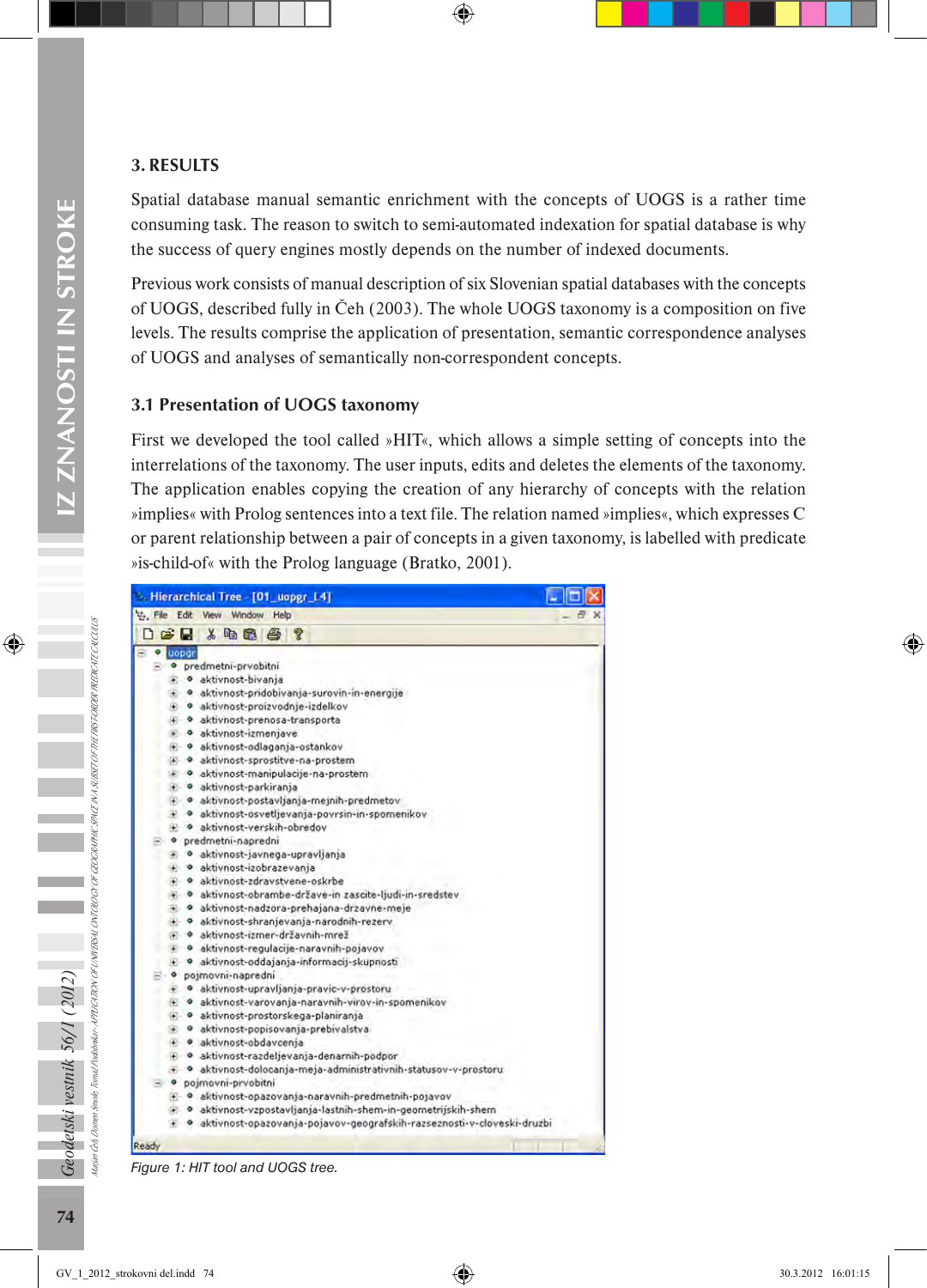The Prolog database exported from the HIT tool is a composition of facts, which describe the parent/subordinate relations between concepts with predicate »implies/2«. The purpose of such a user interface is to support the user in his querying of concepts in a spatial database, which describes/implies the searched concepts and their more or less semantically similar concepts. The similarity, correspondence of two concepts in the first phase of the research is given as the distance within ontology. A short excerpt from the database is given:

implies(physical-basic,uogs). implies(physical-advanced, uogs). implies(abstract-advanced, uogs). implies(abstract-advanced, uogs). implies(activity-residence, physical-basic). implies(activity-extraction-materials-and-energy, physical-basic). implies(activity-production-products, physical-basic). implies(activity-transportation, physical-basic). implies(activity-exchange, physical-basic). implies(activity-depositing-remains, physical-basic). implies(activity-relaxation-outside, physical-basic). implies(activity- handling -outside, physical-basic). implies(activity-parking, physical-basic). implies(activity-setting up-boundary-monuments, physical-basic).

In Prolog we wrote a program code offering user queries. Here we present part of the queries and the results where first predecessors and then successors are indicated:

```
?- predecessor(X,house).
```

```
X = \text{daily} - \text{residence};
```

```
X = uogs:
```

```
X = physical - basic ;
```

```
X = activity - residence ;
```

```
no
```

```
?- predecessor(house,Y).
```

```
no
```

```
?- predecessor(activity - residence,Y).
```
 $Y = \text{dailv} - \text{residence}$ ;

 $Y =$  non daily - and - seasonal - residence;

 $Y = house$ ;

```
Y = apartment block ;
```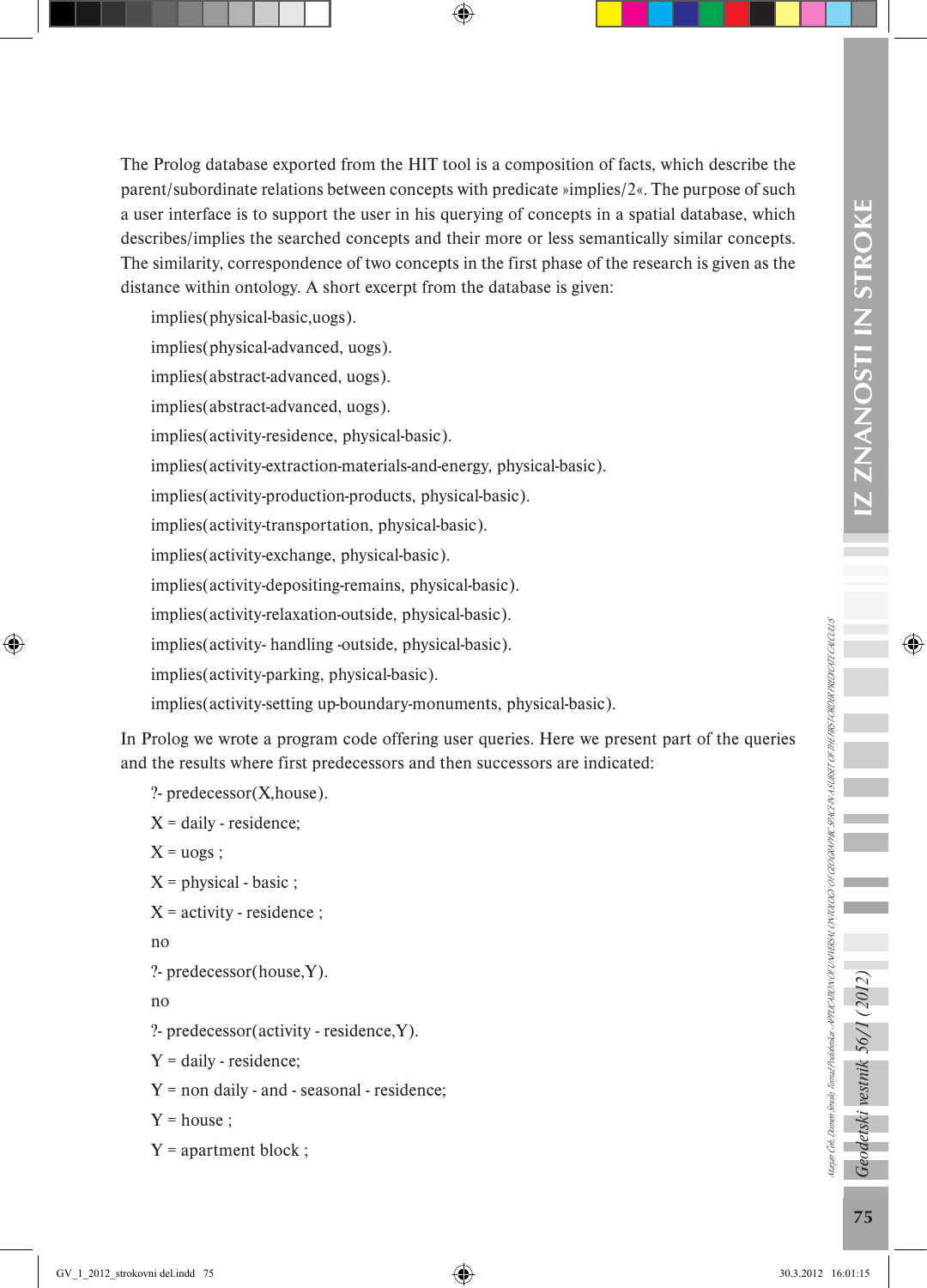- $Y =$ skyscraper ;
- $Y$  = residence unit:
- $Y =$  vacation house;
- $Y =$  gardening house;
- $Y =$  shepherd house;
- no

The content of searches is given in a metadata document, that is, in an object catalogue of spatial data, which is published in the central register of metadata descriptions (e.g. The Surveying and Mapping Authority of the Republic of Slovenia metadata homepage).

#### 3.2 Short description of processed catalogues and interpretation keys of spatial data

In this chapter we give short explanations of processed catalogues and interpretation keys of spatial databases.

#### **Catalogue of cadastral classification of land**

Cadastral classification is intended to define land parcel suitability for agricultural and forestry production through cadastral use (cultures) and to determine the production capability level (class) of any land parcel within the cadastral region. We have used the version of cadastral classification described in Land Cadaster Act (1986), which defines 4 groups (cadastral cultures, land below construction, green areas, infertile land) and land use (37 categories), within the Standard (classification of land in cadastre, 1982).

#### **Catalogue of land use of Slovenian agricultural land – Land Parcel Identification System (LPIS)**

The registration of the present agricultural land use is a multipurpose task. The basic intention of collecting such data is decision support to increase the efficiency of agricultural production. The secondary aim of the registration is the control of data presented in farmers' documentation for various land interrelated financial subsidies. Agricultural land use concepts are defined to differentiate data recognised on digital orthophoto images. Beside agricultural land, forest land and urban land are also registered, but in a more rough way.

#### **Catalogue of CORINE land cover**

The basic aim of the CORINE land cover project was setting up a spatial database of land use and vegetation cover in the GIS environment, which could serve as a basis for decision making and design of environmental policy on regional and European levels. In Slovenia, the CORINE project was managed within the PHARE programme from September 1996 to November 1998. During the data capture a classification table was used with 44 classes in three levels offering the comparability with the databases in various European countries.

#### **Catalogue of large scale topographic maps (TNN VM 500)**

The objective of production of topographic maps in larger scale is to capture detailed spatial data

Geodetski vestnik 56/1 (2012)

Marjan Čeh, Domen Smole, Tomaž Podobnikar - APPLICATION OF UNIVERSAL ONTOLOGY OF GEOGRAPHIC SPACE IN A SUBSET OF THE FIRST-ORDER PREDICATE CALCULUS

APPLICATION OF UNIVERSAL ONTOLOGY OF GEOGRAPHIC SPACE IN A SUBSET OF THE FIRST-ORDER PREDICATE CALCULUS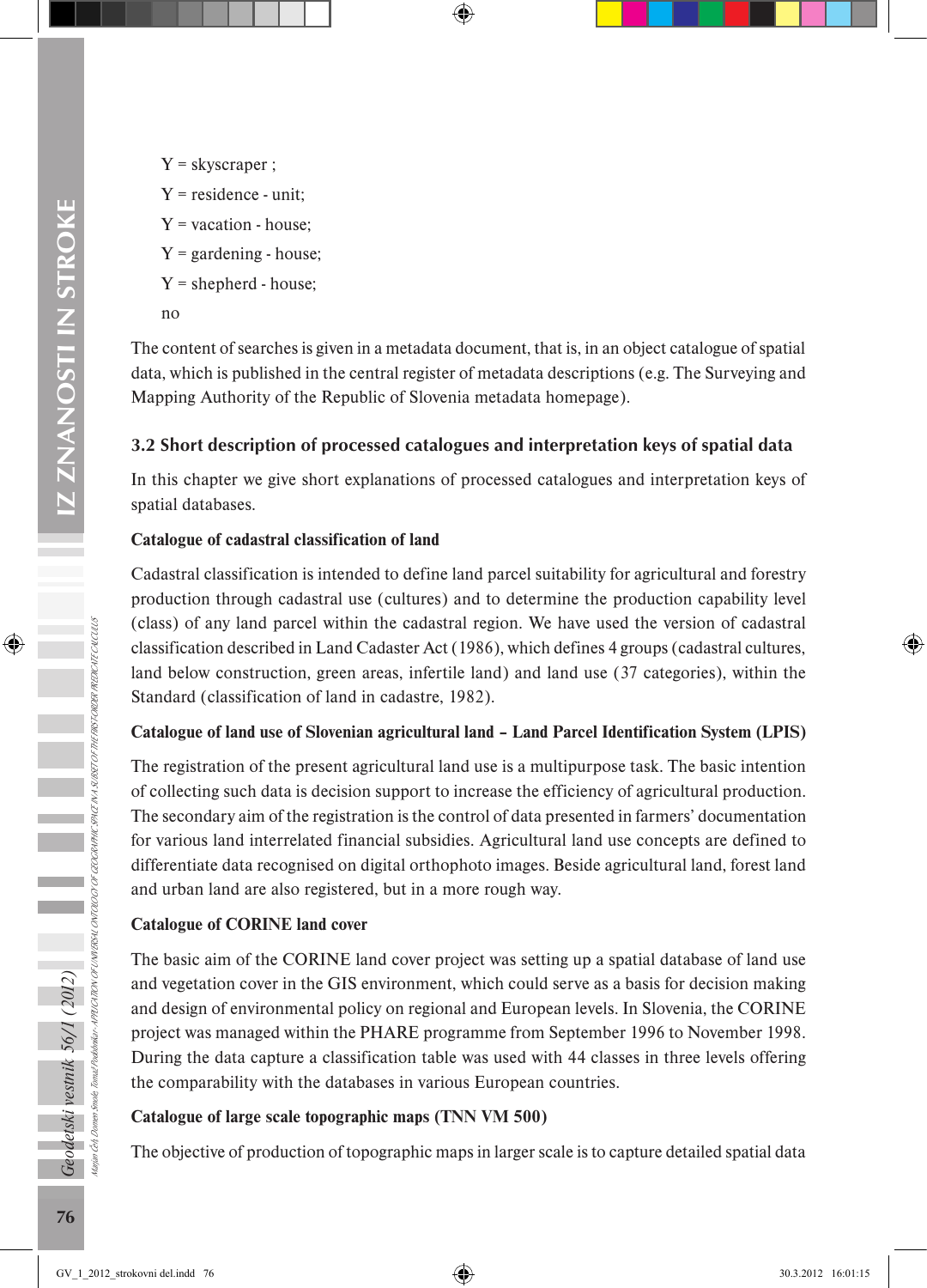in cities, towns and settlements and other spatial areas where there are intensive spatial activities taking place. For these areas the Basic Geodetic Survey Act (1974) defines the topographic maps in the scales of 1:500, 1:1000, 1:2000, and 1:2500.

#### **Catalogue of the topographic database (TOPO 5)**

The topographic database of higher precision (TOPO5) has been produced as an attempt to rationalise the maintenance of analogue topographic data (scales of 1:5000 and 1:10,000) and to adapt to modern user requirements.

It serves also as a background for map production of smaller scale with generalisation. The database is produced by 8 different data sources and various methods. The data are classified in three levels of geometric and semantic relationships. The data model comprises 20 concepts.

#### **Catalogue of spatial shapes**

The aim of establishing the Catalogue of spatial shapes (at the The Surveying and Mapping Authority of the Republic of Slovenia) is decision support to ONIX geoinformation projects in domains of spatial planning, real estate management and environmental protection. Spatial shapes are grouped hierarchically in collections and groups of concepts, which represent objects with one or more common attributes. The catalogue contains an index and descriptions of concepts. The index represents the whole content of the catalogue, while the descriptions set the attributes for every concept. The description includes the name of the concept, a possible synonym, a description of spatial phenomena, the geometric (topologic) definition, and a code number.

#### 3.3 Analysis of semantic correspondence of UOGS

We have performed an analysis of semantic suitability between the above described catalogues of spatial data with the UOGS semantic reference network. The description of relations between symbol catalogues, application ontologies and concept ontologies form the domain ontology of UOGS. The definition of relations between the symbols of catalogues, the ontologies of applications and the concepts of domain ontology is performed in the relevant tables (Čeh, 2003). Their relations are estimated by two basic semantic relationships:

- Relationship of *equivalent* classes of domain ontology and classes of application ontology;
- Relationship of an *aggregate* of two or more concepts of domain ontology and classes of application ontology;
- *Non-adequate* relationship for the classes of application ontology not existing in domain ontology.

The above relationships were expressed by the formulas:

Equivalent = referring to equivalent class

Aggregate = referring\_ to\_ aggregate\_class

Non-adequate = referring to non-adequate class

Each applicative catalogue is firstly translated into UOGS and enriched by the concepts of it.

Marjan Čeh, Domen Smole, Tomaž Podobnikar - APPLICATION OF UNIVERSAL ONTOLOGY OF GEOGRAPHIC SPACE IN A SUBSET OF THE FIRST-ORDER PREDICATE CALCULUS

tarjan Ceti Domen Smole, Tomaž Podobnikar - APRICATION OF UNITIESN, ONTOLOGY OF GEOGRAPHIC SPACEN NA SUBSET OF THE FROF CREDIT PREDICTIVE CNUS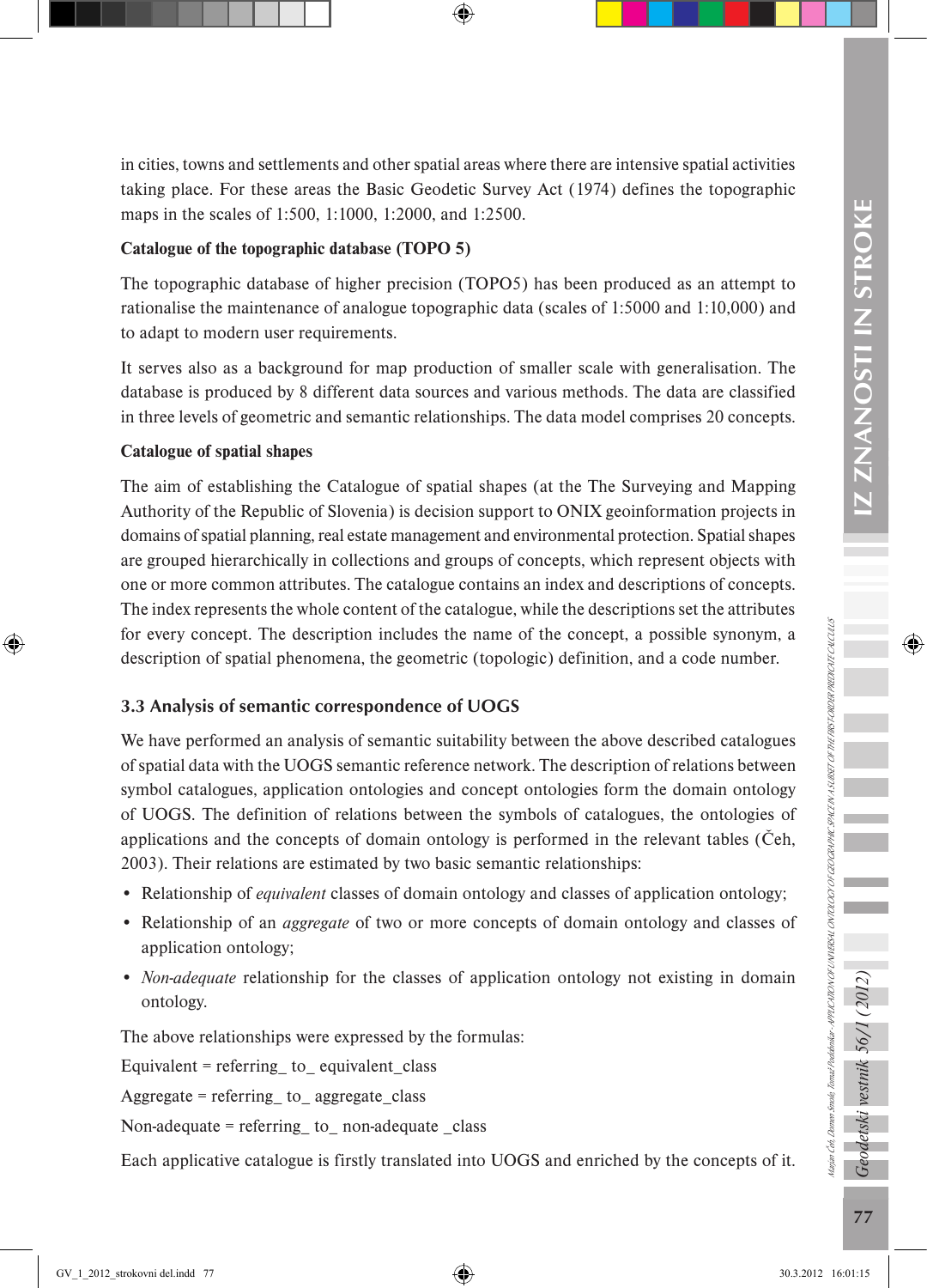The catalogue is also attributed with metadata concerning the semantic relation of its classes towards UOGS concepts (Equivalent, Aggregate, Non-adequate).

|                                                      |                 | Semantic<br>correspondence<br>$UOGS$ $(\%)$ |                  |                           |           |             |     |
|------------------------------------------------------|-----------------|---------------------------------------------|------------------|---------------------------|-----------|-------------|-----|
| Catalogue                                            | Equival.<br>(e) | Aggreg.<br>(a)                              | Non-adeq.<br>(n) | <b>Sum</b><br>$(e+a+n)=s$ | $(e + a)$ | $(e + a)/s$ | (n) |
| Land use - Cadastre                                  | 31              | 5                                           | 6                | 42                        | 36        | 86          | 14  |
| Land use - LPIS                                      | 34              | 15                                          | 9                | 58                        | 49        | 84          | 16  |
| Topographic maps in larger<br>scale (TTN VM 500)     | 155             | 56                                          | 3                | 214                       | 211       | 99          |     |
| Topographic database of higher<br>precision (TOPO 5) | 10              | 1                                           | 5                | 16                        | 11        | 69          | 31  |
| <b>CORINE Land Cover</b>                             | 27              | 27                                          | 5                | 59                        | 54        | 92          | 8   |
| Catalogue of spatial shapes<br>(SMARS)               | 95              | 60                                          | 7                | 162                       | 155       | 96          | 4   |
| Total                                                | 352             | 164                                         | 35               | 551                       | 516       | 94          | 6   |
|                                                      | 64%             | 30%                                         | 6%               | 100%                      |           |             |     |

*Table 1: Examples of calculation of UOGS semantic correspondence.*

Semantic relations between the UOGS concepts and the concepts of catalogues were considered for six databases of spatial data in the Republic of Slovenia. Semantically related concepts of each database were summed up in column  $(e + a)$  in Table 1. We compared them with the total number of concepts for each catalogue and expressed the ratio in percentage in column ( $e + a$ )/s.

Approximately 94% of totally 551 concepts from the processed catalogues were expressed with the catalogue of knowledge in UOGS. The result confirms a high level of semantic correspondence of the created ontology even more, since it was not a result of joining existing databases, but as an independent taxonomy. The high level of semantic correspondence also indicates the universality for use in the domain of geographic space. For that reason the UOGS is an appropriate tool for discovery of semantic correspondence of different spatial databases. The number of semantically non-adequate concepts is represented in column (n) and is further represented in the next chapter.

#### 3.4 Analysis of semantically non-adequate concepts

Since certain concepts of processed catalogues cannot be expressed with the concepts of UOGS we performed additional analyses of semantically non-adequate concepts from the processed catalogues (Table 2).

The results of analyses uncover that as a non-adequate concept spatial expression »land« (12 times) appears most often. It is followed by spatial expressions »structure« (7 times), »area« (4 times), »building« (3 times) and »object« (3 times). Most dominant are therefore the expressions »land« and »structure«. The expressions »other« and »secondary« will not be considered further since they are not related to the concept of space.

APPLICATION OF UNIVERSAL ONTOLOGY OF GEOGRAPHIC SPACE IN A SUBSET OF THE FIRST-ORDER PREDICATE CALCULUS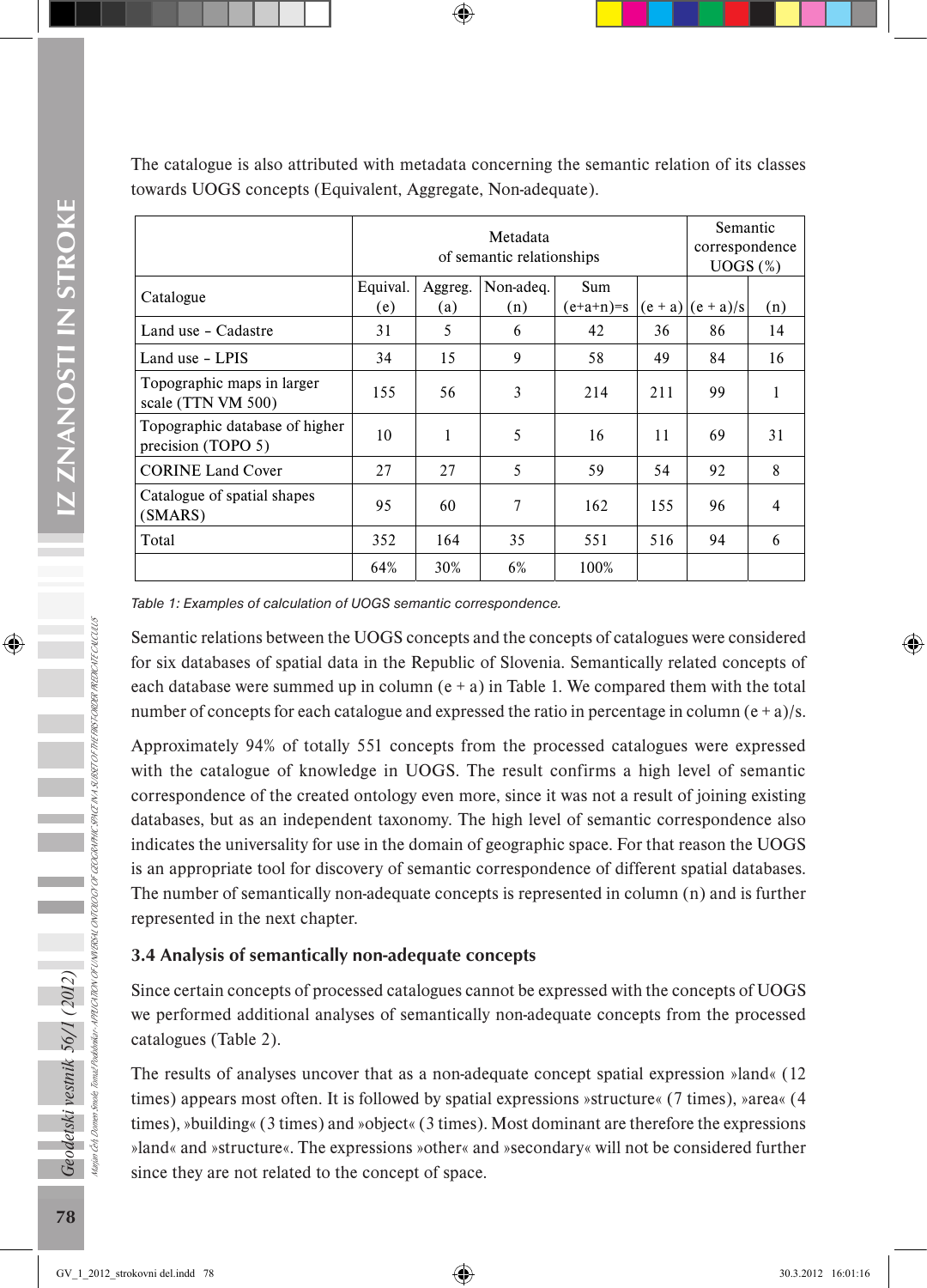|                                                   | Term in semantically non-adequate concepts |           |        |                |      |                  |  |
|---------------------------------------------------|--------------------------------------------|-----------|--------|----------------|------|------------------|--|
| Catalogue                                         | building                                   | structure | object | land           | area | other, secondary |  |
| Land use - Cadastre                               | 2                                          |           |        | 2              |      |                  |  |
| Land use - LPIS                                   |                                            |           |        | $\mathcal{I}$  |      |                  |  |
| Topographic maps in larger scale (TTN VM 500)     |                                            |           |        |                |      |                  |  |
| Topographic database of higher precision (TOPO 5) |                                            |           |        |                |      |                  |  |
| <b>CORINE Land Cover</b>                          |                                            |           |        |                | 3    |                  |  |
| Catalogue of spatial shapes (NLS)                 | 4                                          |           |        | $\overline{2}$ |      |                  |  |
| Total                                             |                                            | 3         | 3      | 12             | 4    |                  |  |
|                                                   |                                            |           |        |                |      |                  |  |

*Table 2: Analysis of semantically non-adequate concepts.*

In this chapter the results of analyses were presented which will be discussed in the next chapter.

#### 4. DISCUSSION

The practical application of the research is based on the results of the analysis. The term »land« is semantically proven as a synonym for the term »space«, which in UOGS represents the origin. As an origin of ontology the term »space« is exceedingly general and for that reason practically inappropriate for the labelling of concepts. Obviously the term »land« was used prevailingly for denoting »space« also in the catalogue of Slovenian agricultural Land Parcel Identification System (LPIS). In this catalogue the term »land« appears 7 times. Similarly, it could be claimed that the term »area« is used to express a general concept of space, however through its homonym meaning »plane«. For that reason it is possible to derive an equivalent relation between the concepts »space–plane–land« and jointly spatial »plane–land«, respectively.

We continue the discussion of semantically non-adequate concepts with the second most frequently appearing term »structure« (7 times), which is joined semantically by synonyms »building« (3 times) and the term »object« (3 times). For this group of terms it is also possible to derive an equivalent relation between the concepts »structure–building–object«. Compared to the numeric results the term »structure« in this relation has a slightly dominant role.

If we sum up the terms for these concepts from the viewpoint of cognitive sensing, it is possible to claim that the concept of space on its most general level comprises two elements:

- »plane–land«; the element that humans perceive as open space, and
- »structure–building–object«; the element which is perceived by humans as three-dimensional blocks of more or less regular shape and, for that reason, we infer its artificial origin.

Both elements are the representation of the concept of space, which could be represented as a union:

Space =  $[plane - land]$  ∪  $[structure - building - object]$ 

which represents the origin of UOGS.

In defining the concepts of space for practical use (e.g. in a spatial database) it is necessary to

Marjan Čeh, Domen Smole, Tomaž Podobnikar - APPLICATION OF UNIVERSAL ONTOLOGY OF GEOGRAPHIC SPACE IN A SUBSET OF THE FIRST-ORDER PREDICATE CALCULUS

lagan Cea Damen Smole, Tomaž Podobnikar APPUCATION OF UNUBESH, ONTOLOGY OF GEOGRAPHIC SPACE IN A HOST OP THE FROT OPDBR PREDICTION US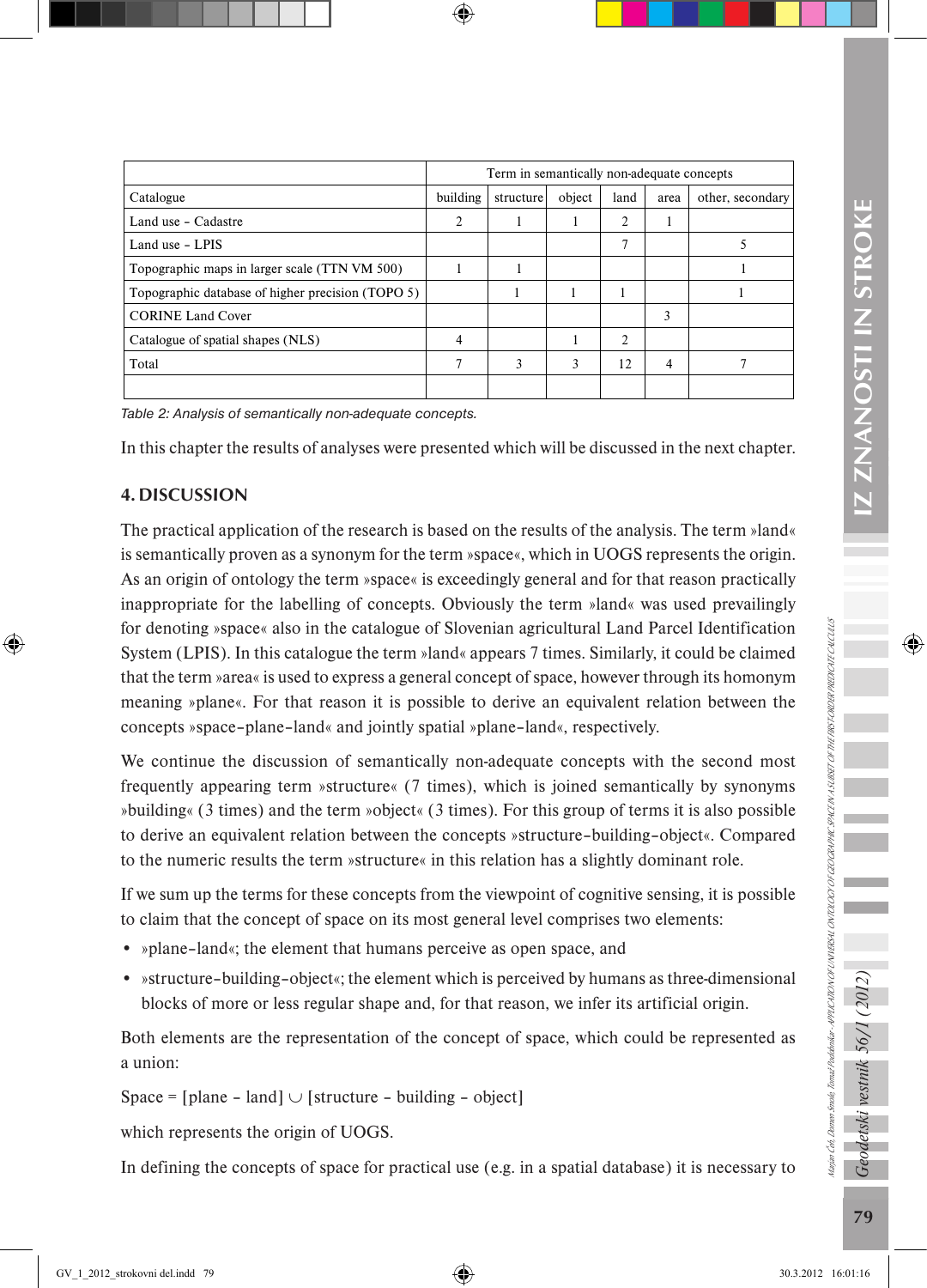surpass the generality of the indicated terms. If it is not possible to avoid their use, it is necessary to enrich their semantics with adding the terms, which are less general from the semantic viewpoint or they have a larger semantic depth. Such terms are connected with the concepts of human activities in the geographic space as explained in full in Čeh (2003).

#### 5. CONCLUSION

The management of a spatial database in independent distributed information systems is a reality. Effective automatic integration of such a database is expected in near future. The structural interoperability of systems for management of spatial data is subject to technological development, which offers the solutions as standards for GIS. Semantic interoperability of the knowledge about the space is the topic of contemporary research.

Semantic intelligent search and integration of information includes the composition of a system of knowledge for data integration. It is about keeping the meaning of information entities in different contexts, which can be considered as a classification task.

Ontology is treated as the most important means for solving the problems of semantic heterogeneity of information systems. In the ontological approach the explicit definition of terms used in information systems is applied. Ontologies are used for better communication between humans and computers. The interoperability between various computer systems is achieved with translation and adjustment of the meaning of different methods of modelling, language and programming tools. There the ontology is used as the metadata reference system.

For successfully connecting information it is necessary to develop the methods that offer a solution for terminological and conceptual incompatibility. The first attempts of developing the appropriate methods were based on single case databases and documents. It became obvious that it was necessary to develop a standard ontology of the highest level as it was used in our research.

We have used the definition of Universal Ontology of Geographic Space (UOGS, Čeh, 2003). On its basis we executed semantic querying and integration of data in the spatial database. The meaning of terms used for denoting spatial objects in reality is explained with the arrangement of those terms into the UOGS conceptual framework. It also consists of semantic vocabulary. In design of the conceptual framework we took into consideration the outcomes of ontological research and of the first-order predicate calculus (logic).

Applicative results of the conducted research have shown that 94% of the concepts that are comprised in analysed spatial databases are describable with the concepts of UOGS. Each concept of a given database has been described as equivalent or aggregate of concepts from UOGS. The rest (6%) of concepts are too general from the UOGS point of view (for instance »land«, »parcel«, »object«), therefore they are not semantically explainable in UOGS without semantic enrichment. We have ascertained that the developed UOGS model is reliable, and it provides a comprehensive tool for application of semantic enrichment of spatial concepts.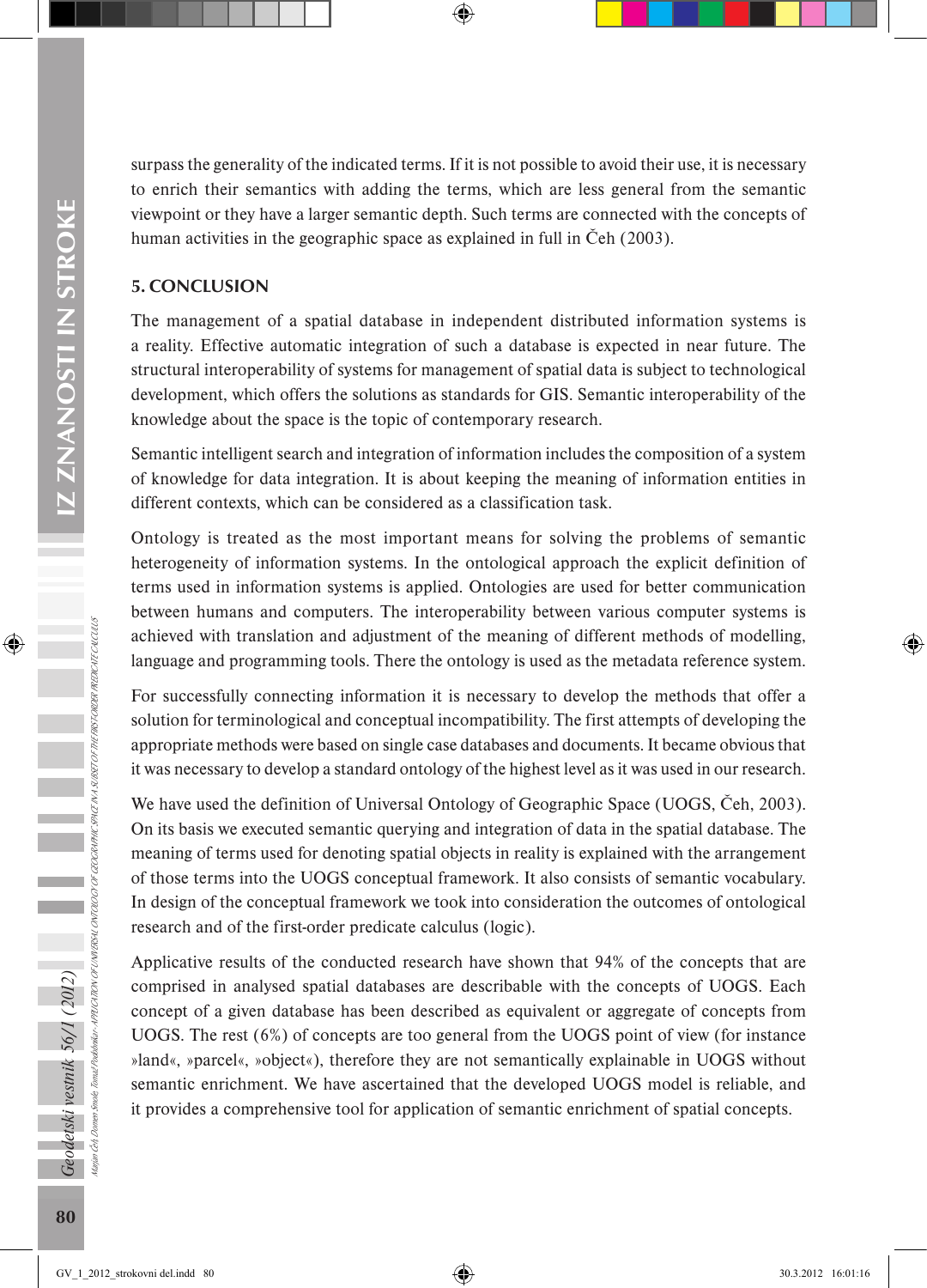#### References:

Berners-Lee, T. (2010). Long Live the Web, Scientific American, 303 (6), 80–85.

Berners-Lee, T., Hendler, J., Lassila, O. (2001). The Semantic Web, Scientific American, 29–37.

Bratko, I. (2001). Prolog programming for artificial intelligence. 3rd ed. Harlow (England): Addison-Wesley.

Brickley, D., Guha, R. (2004). RDF Vocabulary Description Language 1.0: RDF Schema. W3C Recommendation; accessed 1 July 2011: http://www.w3.org/TR/2004/REC-rdf-schema-0040210

Čeh, M. (2003). Semantična integracija zbirk prostorskih podatkov. Založba ZRC, ZRC SAZU Ljubljana.

Čeh, M., Podobnikar, T., Smole, D. (2004). Geodata – are they accessible and useful?. In: Toppen, F. (ed.). AGILE 7th conference on Geographic Information Science, Heraklion, Greece. Conference proceedings. Heraklion, 2004: Crete University, 789–794.

Čeh, M., Podobnikar, T., Smole, D. (2006). Semantic similarity measures within the semantic framework of the universal ontology of geographical space. In: Riedl, A. (ed.). Progress in spatial data handling : 12th International Symposium on Spatial Data Handling. Berlin [etc.]: Springer, 417–434.

Devogele, T., Parent, T., Spaccapietra, S. (1998). On spatial database integration. International Journal Geographic Information Science, 12, (4), Taylor and Francis, London, Great Britain.

Džeroski, S., Lavrač, N. (2001). An introduction to inductive logic programming. In: Džeroski, S., Lavrač, N. eds.) Relational data mining. Berlin: Springer-Verlag, 48–73.

Egenhofer, M, Mark, D. (1995). Na ve geography. COSIT '95, LNCS 988, Springer Verlag, Berlin, Germany.

Ester, M., Kriegel, H., Sander, J. (1997). Spatial Data Mining: A Database Approach. Advances in Spatial Databases, 5th International Symposium, SSD '97, Berlin, Germany.

Hayne, S., Ram., S. (1990). Multi-user View Integration System (MUVIS): An Expert System for View Integration. 6th IEEE Conference on data engineering, Los Angeles, USA.

Keim, D., Kriegel, H., Seidel., T. (1994). Supporting Data Mining of Large Databases by Visual Feedback Queries. Proceedings of IEEE 10th International Conference on Data Engineering, Houston, IEEE Comput. Soc. Press, Los Alamitos, California, USA.

Knorr, E., Ng, R., Shilvok, D. (1997). Finding Boundary Shape matching Relationships in Spatial Data, Advances in Spatial Databases. 5th International Sympsium, SSD '97, Berlin, Germany.

Kononenko, I. (2005). Strojno učenje – 2. popravljena in dopolnjena izdaja, Fakulteta za računalništvo in informatiko, Ljubljana.

Leung, Y. (1997). Intelligent spatial decision support systems. Springer Verlag, Berlin, Germany.

Miller, H. J. (2008). Geographic Data Mining and Knowledge Discovery, The Handbook of Geographic Information Science, J. P. Wilson and A. S. Fotheringham (eds.), Blackwell Publishing Ltd, Oxford, UK.

Pivk, A. (2005). Avtomatska gradnja ontologij iz spletnih tabel. Doktorska disertacija, Univerza v Mariboru.

Podobnikar, T. Čeh. M. (2012 ). Preface In: Podobnikar, T., Čeh. M. (eds.). Universal Ontology of Geographic Space: Semantic Enrichment for Spatial Data. IGI Global, 2012. 0-304. Web. 12 Mar. 2012. doi:10.4018/978-1-4666-0327-1

Sester, K., Anders, K., Walter, V. (1998). Linking objects of different spatial data sets by integration and aggregation. Geoinformatica, 2 (4). Kluwer Academic Publishers, Dordrecht, The Netherlands.

Smole, D., Čeh, M., Podobnikar, T. (2011). Evaluation of Inductive Logic Programming for Information Extraction from Natural Language Texts to Support Spatial Data Recommendation Services. International Journal of Geographical Information Science.

Spaccapietra, S., Parent, C., Dupont, Y. (1992). Model independent assertions for integration of heterogenious schemas. VLDB Journal, Vol. I, Springer Verlag, Germany.

Vet, P., Mars, N. (1998). Bottom-up construction of ontologies. IEEE Transactions on knowledge and data engineering, 10 (4), IEEE Computer Society.

Zakon o zemljiškem katastru, Uradni list SRS, št. 16/74, UL SRS, št. 42/86.

Pravilnik o vodenju vrst rabe zemljišč v zemljiškem katastru, Uradni list UL SRS, št. 41/82.

Zakon o temeljni geodetski izmeri, Uradni list SRS, št. 16-142/74.

Marjan Čeh, Domen Smole, Tomaž Podobnikar - APPLICATION OF UNIVERSAL ONTOLOGY OF GEOGRAPHIC SPACE IN A SUBSET OF THE FIRST-ORDER PREDICATE CALCULUS

hayan Cea Damen Smole, Tomaž Podobnika~ APRICATION OF UNITIESN, ONTOLOGY OF GEOGRAPHIC SPACENN 3 USSET OF THE FIRST OPDER PREDICTIUS